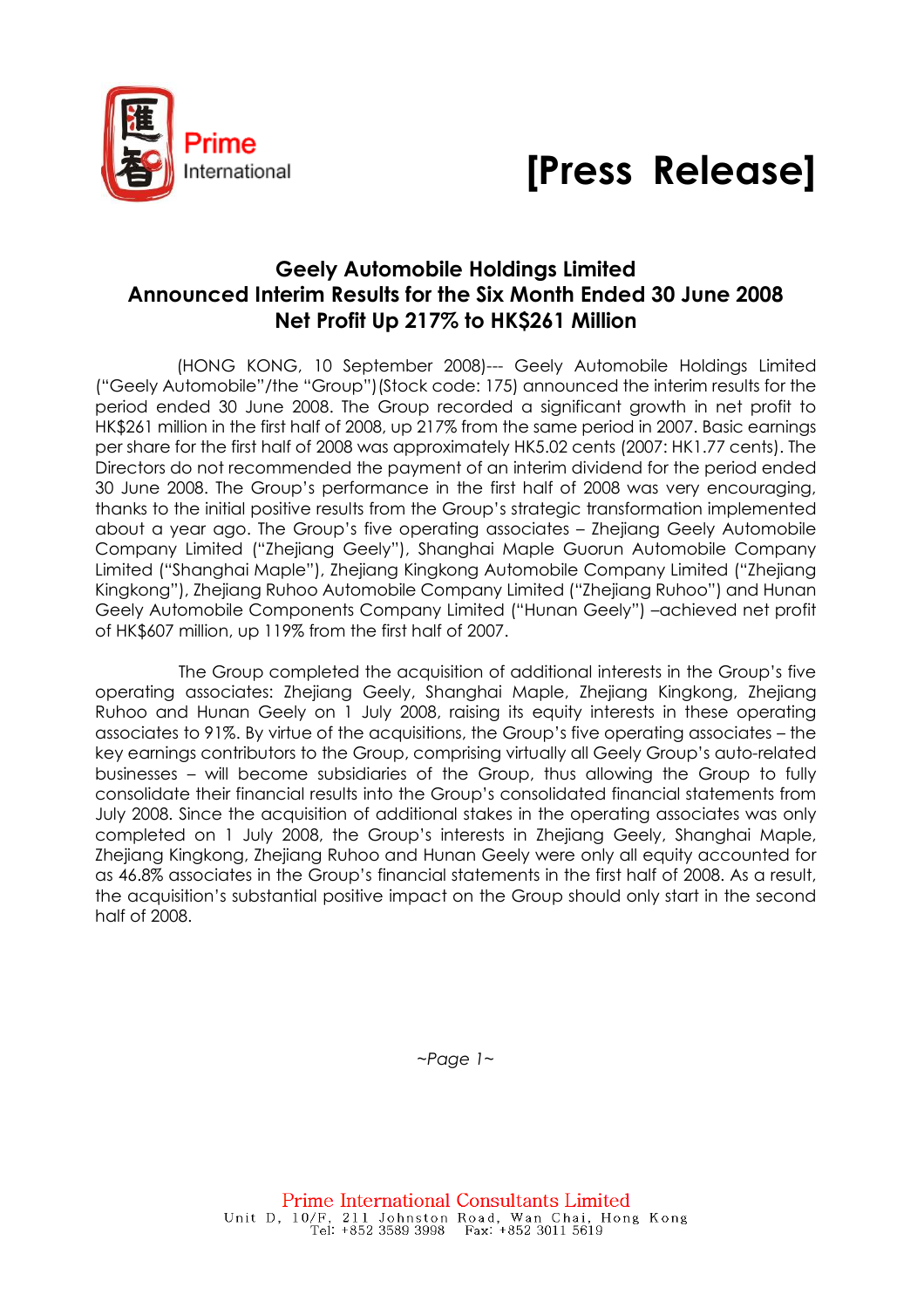



Geely Automobile Holdings Limited Interim Results 2008 10 September 2008 / P.2

The five operating associates sold a total of 106,948 units of vehicles in the first six months of 2008, up 27% from the same period last year, helped by the strong demand for new higher-priced models like the "Geely Kingkong" model, and the strong growth in export sales volume, which was up almost 200% to more than 20,400 units during the period. Total sales revenue of vehicles by the operating associates was up 44% to HK\$4,690 million, while the total net profit was up 119% to HK\$607 million. The three new higher priced models: namely "Free Cruiser", "Geely Kingkong" and "Vision" accounted for 72% of total sales volume, compared with 59% in same period last year. In particular, "Geely Kingkong" continued to receive very good market response and achieved a total sales volume of 29,342 units, up 78% from the previous year, and remained the operating associates' second best selling models in terms of sales volume during the period. "Free Cruiser" remained the operating associates' best selling models during the first half of 2008, achieving 9% YoY increase in sales volume to 33,426 units, or 31% of the operating associates' total sales volume during the period. The highest-priced model of the operating associates – "Vision" sedans – achieved the fastest growth in sales volume during the period with sales volume up over 433% to 13,968 units in the first half of 2008. In the first half of 2008, the average sales price of the operating associates increased by 7% to RMB40,782 per car due to continued improvement in product mix towards more higher-priced models. Net profit per car increased by 73% to HK\$5,679 per car during the period, helped by stable product prices and success in controlling costs.

The spokesman of Geely Automobile said, "Despite the Group's strong performance in the first half of 2008, featured by strong growth in both revenues and profitability of the Group's operating associates during the period, the Group's Board of Directors, however, decided to take a more conservative stance and to maintain the full year sales target at 230,000 units, representing a growth of 27% over 2007, in view of the increased uncertainty in the economic condition in China and abroad."

Although competition in China's sedan market continues to intensify, growth of China's sedan sales volume is expected to be maintained at healthy levels in the coming few years. According to the figures compiled by the China Association of Automobile Manufacturers, total sales volume of sedans in China amounted to 2.67 million units in the first half of 2008, up 16.7% from the previous year. The healthy long-term growth in China's sedan demand should bode well for the Group's financial performance in the coming years. On the other hand, the increasing importance of the operating associates' export sales should also provide the operating associates a cushion to any cyclical downturn in the China sedan market, thus enabling the Group to sustain a consistent profit growth longer-term.

 $~$ -Page 2 $~$